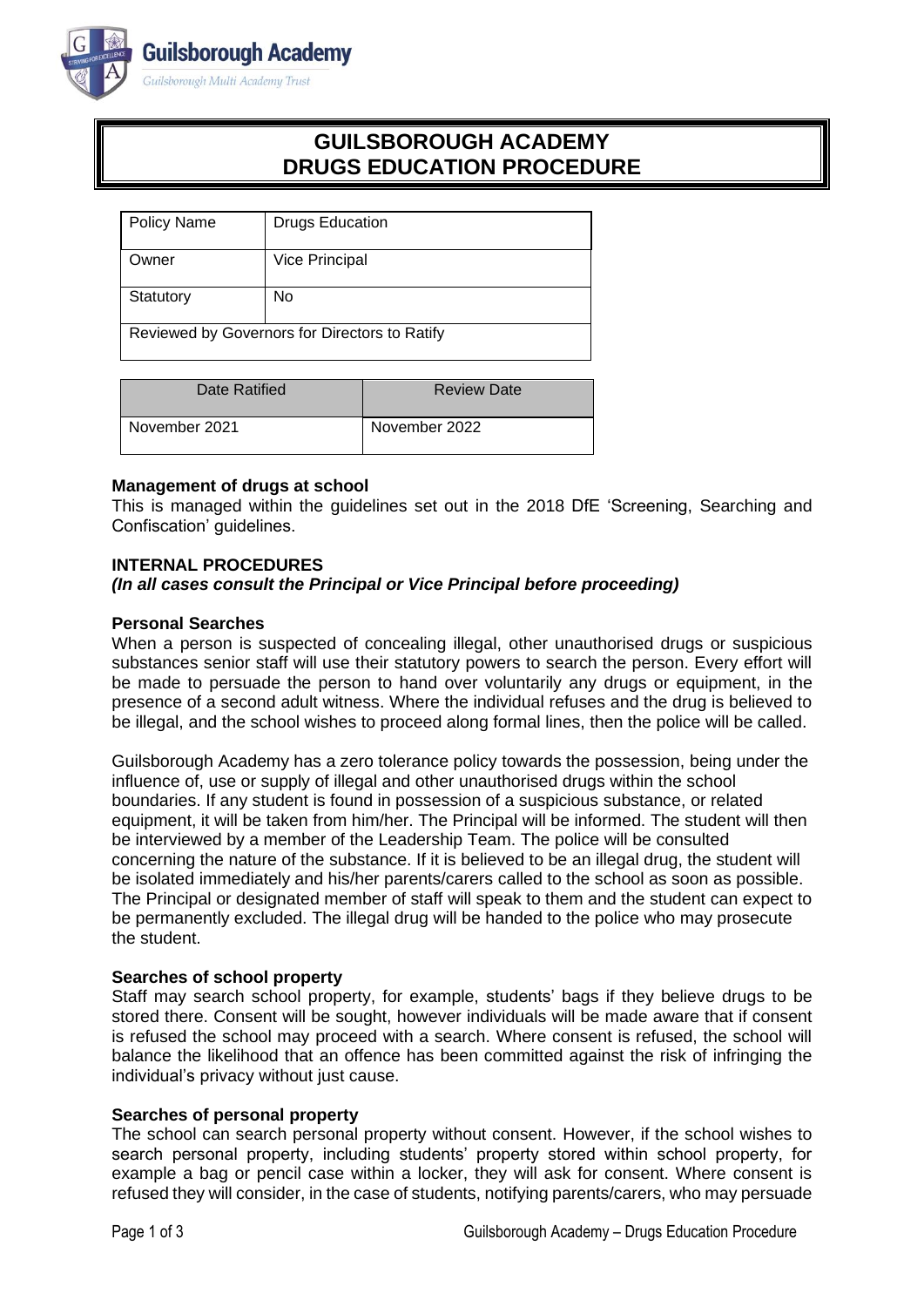

their child to give consent or if they wish to proceed along formal lines calling the police. After any search involving students, parents/carers will be contacted by the school, regardless of whether the result of the search is positive or negative.

**The law permits school staff to take temporary possession of a substance suspected of being an illegal drug for the purposes of preventing an offence from being committed or continued in relation to that drug providing that all reasonable steps are taken to destroy the drug or deliver it to a person lawfully entitled to take custody of it.**

## **Controlled Drugs**

In taking temporary possession and disposing of suspected controlled drugs schools are advised to:

- Ensure that a second adult witness is present throughout;
- Seal the sample in a plastic bag and include details of the date and time of the seizure/ find and of the witness present;
- Store it in a secure location, such as a safe or other lockable container with access limited to senior members of staff;
- Notify the police without delay, who will collect it.
- Record full details of the incident, including the police incident reference number;
- Identify any safeguarding concerns and develop a support and disciplinary response.

## **The law does not require a school to divulge to the police the name of the student from whom the drugs were taken but in the case of an illegal drug will normally do so. Liaison will take place to ensure the safe disposal of any substances**.

• The school will record full details of the incident, including statements of any discussions with the students. These should include date, time place and people present. The police incident reference number should also be included where applicable.

Staff should not attempt to analyse or taste unknown substances. Police may advise on analysis and formal identification. If formal action is to be taken against a student, the police will make arrangements for the student to attend a local police station accompanied by an appropriate adult for interview. Only in exceptional circumstances should arrest or interviews take place at school. An appropriate adult should always be present during interviews, preferably a parent/carer or duty social worker.

Young people are becoming increasingly aware of, and in some cases using, new psychoactive substances (NPS). These are designed to mimic the effect of illegal drugs but are structurally different enough to avoid being classified as illegal substances under the Misuse of Drugs Act. New psychoactive substances will be included in the school drug policy as unauthorised substances and treated as such. If there is uncertainty about what the substance is, it should be treated as a controlled drug.

The school will treat these as unauthorised substances and will apply the same sanctions as illegal drugs.

# **Legal Drugs**

The police will not always necessarily be involved in incidents involving legal drugs, but the school may inform the police about the inappropriate sale or supply of tobacco, alcohol or volatile substances to students in the local area.

#### **Alcohol and tobacco**

Parents/carers will be informed that the alcohol/tobacco has been disposed of. In cases where a disciplinary proceeding is necessary, items will be disposed of, once this has taken place.